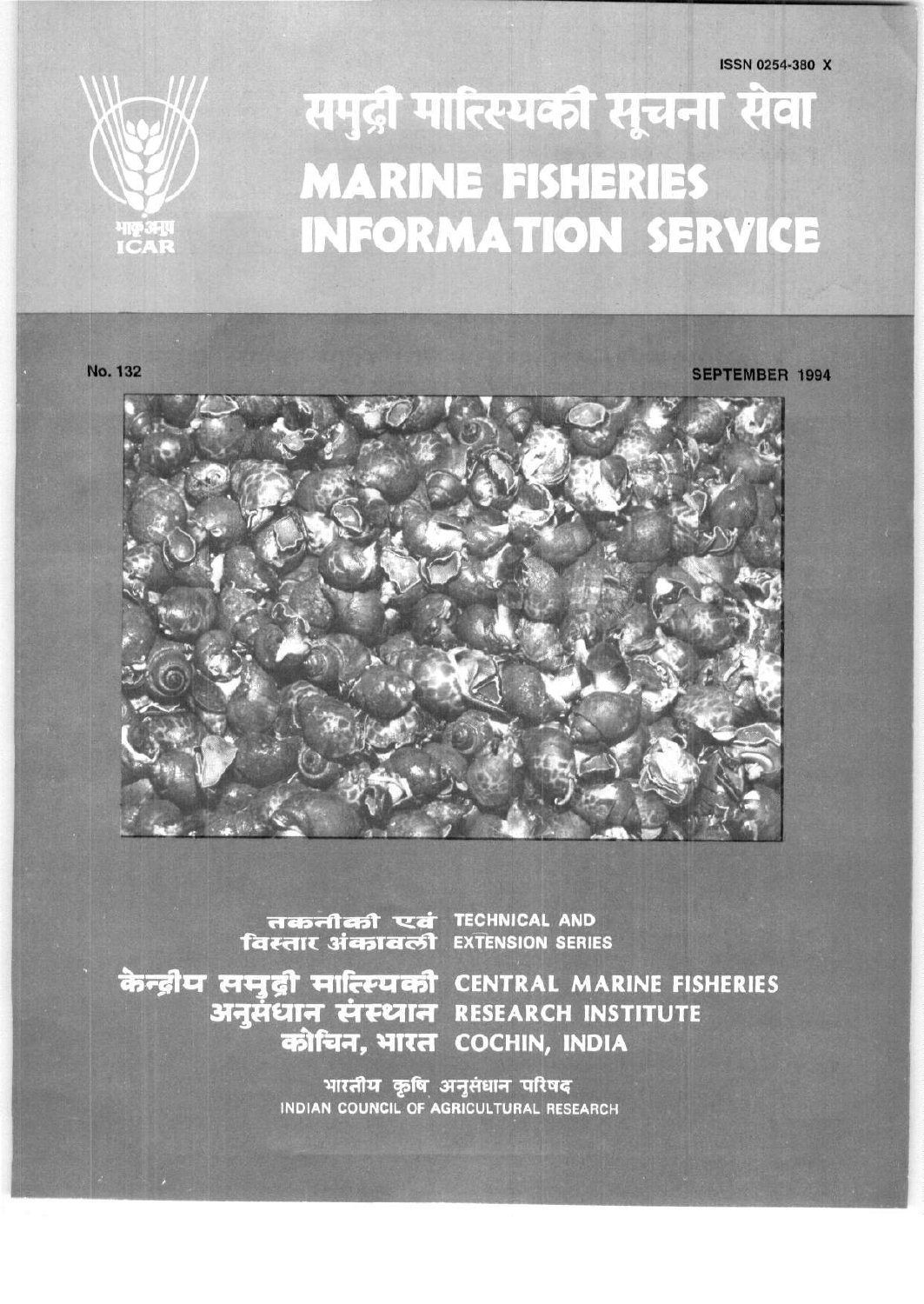# **ACTIVITIES AND ACHIEVEMENTS OF KRISHI VIGYAN KENDRA OF CENTRAL MARINE FISHERIES RESEARCH INSTITUTE, NARAKKAL, KERALA**

**P. K. Martin Thompson and K. Asokakumaran Unnithan** 

Central *Marine Fisheries Research Institute, Cochin - 682 014* 

# **Introduction**

Krishi Vigyan Kendras are innovative grassroot level agricultural institutions established during the Fifth Five Year Plan (1973-'78) by Govt, of India through the Indian Council of Agricultural Research, based on the recommendations of National Education Commission (1964- '66). The Kendras aim at providing vocational education in agriculture and allied areas including fisheries, forestry, livestock, home science etc. for increasing agricultural production and thereby achieving integrated development of the rural sector. Farmers including women, school dropouts, unemployed youth, field level extension functionaries etc. are the target groups. KVKs are functioning under ICAR Institutes, Agricultural Universities and non-governmental organisations. The first KVK in the country was established in 1974 at Pondicherry under the Tamil Nadu Agricultural University. The National Commission on Agriculture (1976) recommended the establishment of one KVK in each district by the end of Sixth Five Year Plan and three KVKs per district by the end of the present century.

## **Philosophy, concept and principles**

The basic philosophy behind KVK is vocational training in agriculture and allied subjects. Rapid, continuous and accelerated adoption of technology is possible only when the farming community is educated, enlightened and trained in the rudiments of science and technology in agriculture and other subjects.

The three basic concept are (i) Work experience, where the Kendra will impart training through work experience and hence will be concered with technical literacy, (ii) Self employment, in which training is imparted to the extension workers, practising farmers and fishermen and those who wish to be self employed (iii) Need-based syllabus in which, programme of each KVK will be tailored to the felt needs, national resources and the potential for agricultural growth in that particular area. The three basic principles are (i) Acceleration of agricultural and allied production (ii) Teaching by doing and learning by doing, imparting skill-training and (iii) Training efforts primarily to be directed to improve the lot of the poor.

The Narakkal KVK under the Central Marine Fisheries Research Institute started functioning from December 1976 and the training courses were organised from April 1977. The main objective of the Kendra is to meet the local needs of the farmer by transfering the technology developed in laboratories. Since KVKs are district oriented programmes and the main avocation of the farmers in this area is prawn farming, more emphasis has been given on training courses related to this aspect. Apart from this, training courses on other subjects such as animal production, crop production and home science are also arranged. The achievement of KVK is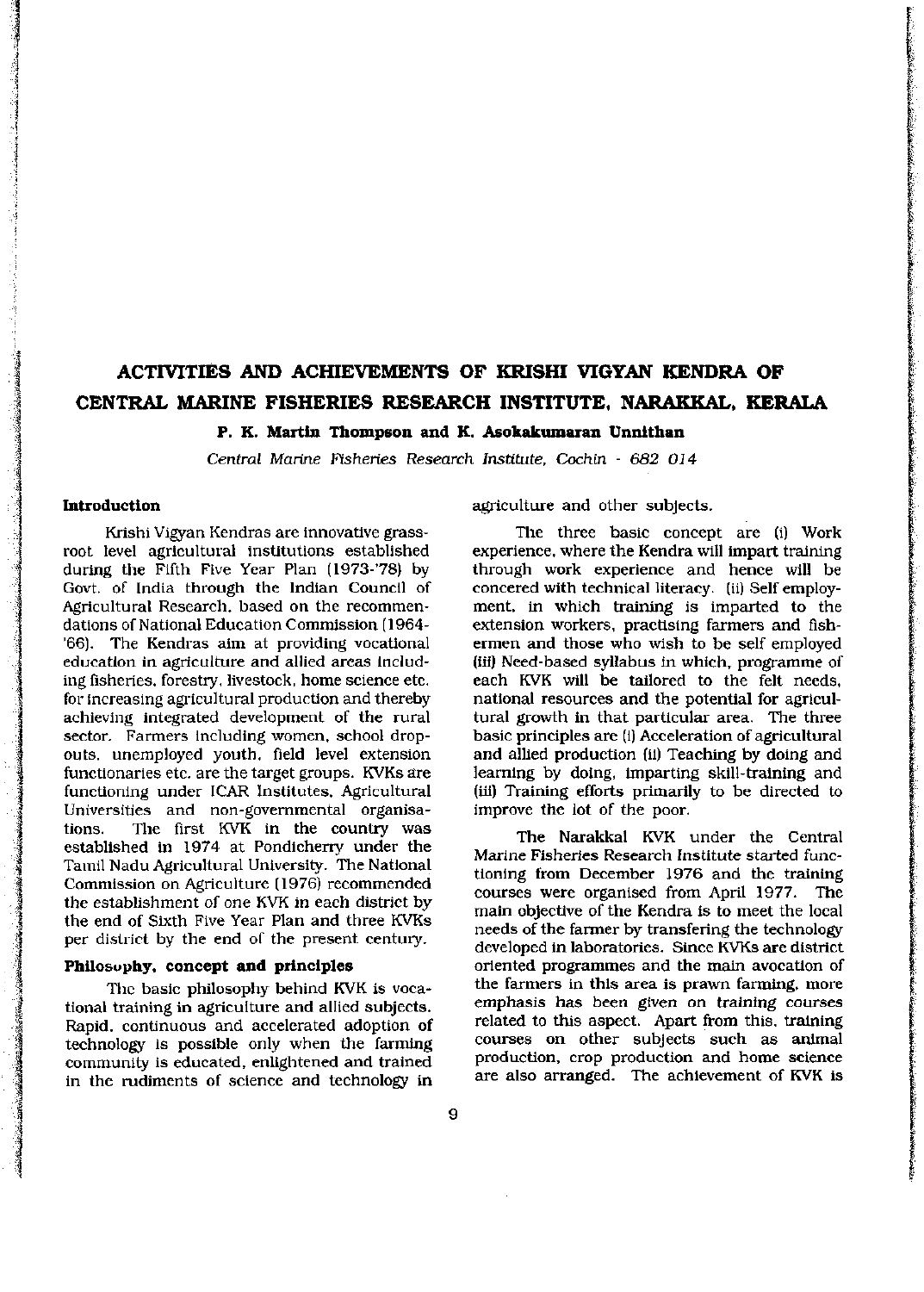measured in terms of (i) Training courses organised and number of beneficiaries (ii) Extension activities organised and (ii) Follow-up service undertaken.

# **Training courses conducted from 1977 to September 1993**

The training courses conducted under KVK are mainly for the benefit of the farmers. The target group also consists of school drop outs, village youths including girls and small and marginal farmers. The training courses are conducted under the disciplines, fisheries, animal production, crop production and home science.

Under the fisheries discipline short duration courses are conducted in the following aspects namely prawn/fish farming; prawn/fish seed collection; fish-cum-paddy cultivation; bund construction and sluice fixing; prawn/fish farm management; eradication of predators from culture ponds, financing agencies for prawn/fish culture, harvesting, handling and marketing of prawn/ fish and post-harvest technology of prawn and fish. A total of 375 training courses were conducted and 6659 persons were trained, of which 3662 were women.

In the discipline of animal production, subjects such as dairy farming, livestock management, fodder production, duck farming and poultry farming were dealt with. A total of 93 training courses were conducted. 2066 farmers were trained, of which 1497 were women. In the discipline of crop production, training courses are conducted in vegetable cultivation, coconut cultivation, paddy cultivation and agro-forestry and a total of 72 training courses were conducted. In all 1504 persons were trained of which 965 were women. In home science, training courses in health and hygiene, fruit preservation, nutrition, handicrafts and dress making were arranged. 129 training courses were conducted. A total of 2291 persons were trained of which 38 were men.The duration of training courses varies from 1 to 45 days depending upon the needs of the farmers.

#### **Follow-up service and extension activities**

Follow-up service and extension activities form an integral part of KVK programmes. They include Lab-to-land programmes, field level demonstrations, field visits and lectures, film shows, science camps for school children, adoption of schools for inculcating the spirit of scientific

farming among children, *melas* and farmer's days, exhibitions, radio programmes and publications.

#### **Lab-to-land programme**

The KVK has successfully implemented the first four phases of the Lab-to-land programme. The first two phases were implemented at the prawn fields belonging to a colony of 138 families of Harijan community at Valappu in Vypeen island. Under the programme 73 persons belonging to the colony were given training by the KVK and follow-up services including technical consultancy, facilities for eradication of predators and supply of prawn and fish seeds were undertaken. The farming area extending over 3 hectares has been developed through an integrated approach with focus on prawn and fish farming. During monsoon, when water is not conducive for prawn culture, paddy-cum-fish culture is done. The land area available at the farm is utilized for growing coconut and horticultural crops.

#### **Farmer's day**

As a follow-up measure, the KVK occasionally arranges meeting of the ex-trainees and other farmers who are actively associating with prawn and fish culture and related trades. This would enable them to come under a common forum to interact and exchange their ideas and also to gain more information from the subject matter specialists. The Kendra has so far organised seven farmers' days.

#### **Radio, television programmes and film shows**

The Kendra has presented 25 radio programmes including talks, discussions, interviews and features, on varied aspects of prawn farming and allied topics. A programme on prawn farming was also telecast over Doordarsan, Trivandrum. So far, the Kendra has arranged 549 film shows at different campuses and in villages.

#### **Publications**

The Kendra has published a total of 31 articles in the form of Krishi Vigyan Patrikas, leaflets, books, popular articles in journals and dailies, symposia-seminar papers etc. on a variety of topics concerned with fisheries, agriculture, home science, extension methodologies etc.

#### **Seminar/symposia**

The staff of KVK have participated in 19 seminars with a view to strengthen the subject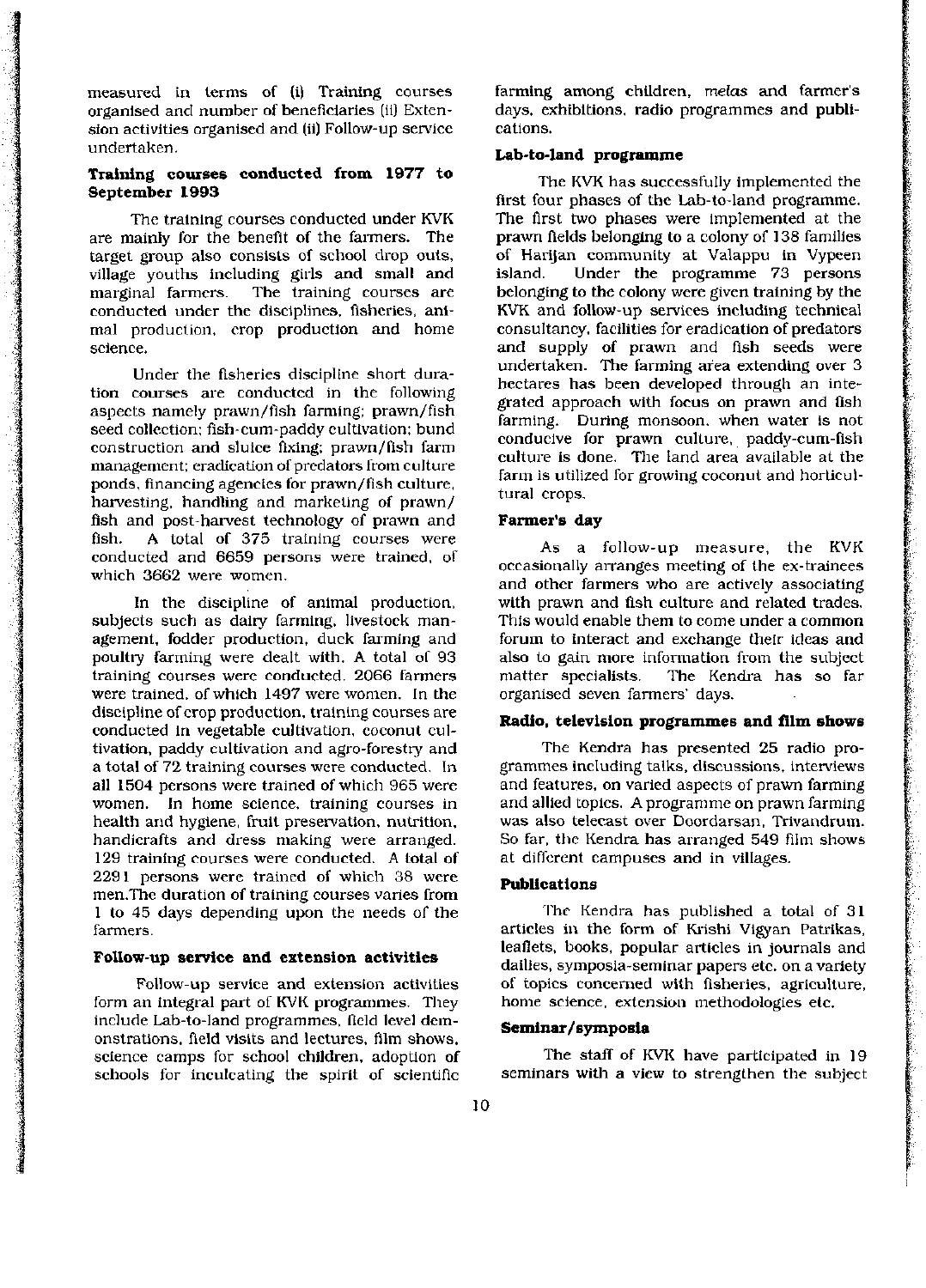matter support and update the know-how.

# **Functional linkages developed with other departmental agencies**

Apart from the regular training programmes, the Kendra provides training facilities on prawn and fish farming to the farmers sponsored by the brackishwater fish farmers development agency. Officials from the nationalised and scheduled Banks were also given training on important aspects including the cost-benefit factor of prawn farming technology to enable them to evaluate the projects submitted by the farmers for financial assistance.

The students from the vocational higher secondary school of Narakkal and Kadamakudi are regularly benefitted by providing them with two days exposure programme in prawn farming. These schools are functioning under the Department of Fisheries, Kerala state.

Consequent on the introduction of providing insurance facilities to the prawn growers, the General Insurance Company has also taken note of the importance of this Kendra in the field of scientific prawn farming.

The Krishi Bhavan of the Department of Agriculture, Kerala State was serving as a resource agency in implementing the short duration training programmes of this Kendra in agricultural aspects. The chief training organiser of KVK is also a regular participant of the monthly workshops on TV programmes.

The KVK keeps liaison with various departments of Kerala State, NES Block, land development Banks, All India Radio, Trichur and Kochi, CIFT, Kochi and also with the adopted schools of Vypeen island.

## **Impact of training and extension activities**

The impact of training and extension activities undertaken by the KVK, can be evaluated by gathering feed-back information on the mode of utilization of the know-how gained by the trainees and also by taking into account the overall changes taken place in the field of prawn farming, the thrust area focussed by the Kendra.

In order to evaluate the mode of utilisation of the know-how gained by the trainees, followup surveys are conducted once in two years. This is done by visiting the trained farmers and gathering feed-back information such as the level

of adoption of the new technology, constraints faced if any, or reasons for not putting the knowhow into practice. The KVK has conducted five follow up surveys, in 1980, '82, '84, '87 and '89. During the latest survey (1989), 76.6% of the farmers trained during 1986-'87 were contacted. Analysis of the data has revealed that 47.15% of the ex-trainees were engaged in different activities connected with prawn/fish industry, including 3.77% engaged in scientific farming of prawn, 2.26% adopting the technique of supplementing the natural stock in the traditional culture practice, with the desirable species of prawn seeds procured from outside, 6.03% engaged in prawn seed trade, 5.28% employed in prawn culture fields, 0.75% practising the traditional method of prawn filtration, 17.0% engaged in fishing activities and 12.06% involved in prawn processing industry.

#### **Prawn seed trade**

It is only after the establishment of the KVK that the prawn seed trade came into being in and around Ernakulam district. The newly generated business created plenty of employment opportunities for the rural youth, trained as well as untrained. As a result of the training and extension activities, seed collection centres came into existence in different regions of the state of Kerala, all along the coastline from Quilon to Kasaragod.

# **Increased production by adoption of new technology**

The innovative idea of farming prawns in the canal systems in coconut groves was successfully demonstrated in farmers fields. The cost-benefit factor of scientific farming of white and tiger prawn are also well appreciated by entrepreneurs. The KVK has been advocating the feasibility of taking three harvests of prawns in an year by judicious management and also by carefully utilising the monsoon months of the year for generating enhanced production. The proposition has been put to reality and an extrainee, with technical backing of KVK could produce 3472.6 kg of prawns (3045 kg tiger prawns and 427.6 kg white prawn) and 852 kg of fishes (429 kg grey mullets and 423 kg milk fish) by doing three culture operation lasting from May 1990 to March '91 from a water area of 1.6 ha. The total income generated by this was 4.5 lakhs against a total expenditure of 1.2 lakhs. The average production rate per ha of water area